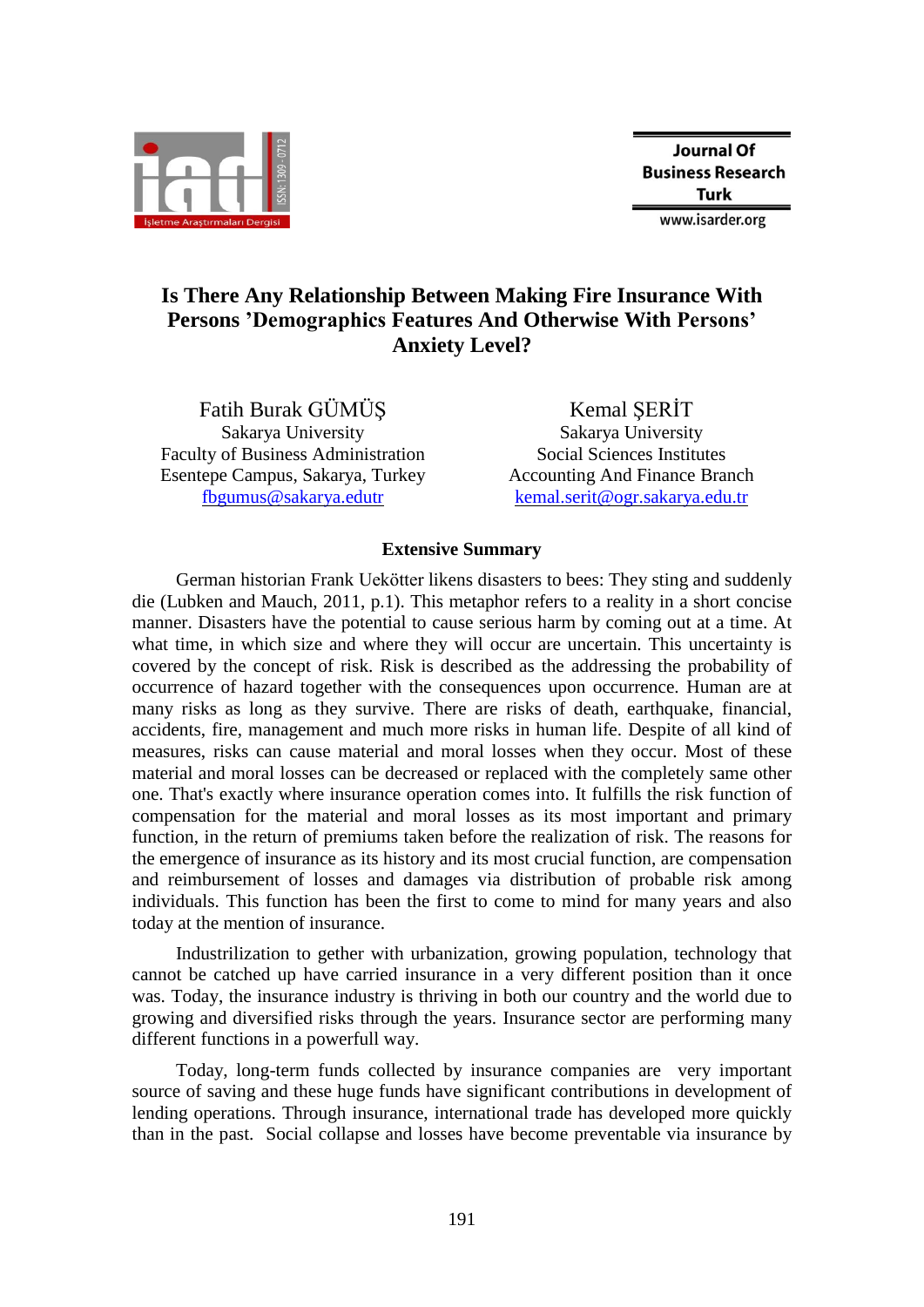the gurantee of disasters like earthquake which gained the potential to cause extraordinary losses with the urbanization, tsunami and radioactive leak.

One of the featured insurance branches is fire insurance. Though fire insurance is assumed to be designed to protect individuals from fire, it retrieves their possible loss. Forest fire and skyscraper fire may especially cause extreme damages and loss. However, number of the insured houses is quite low because of the fact that house fire incidents and house fire risk is relatively low, in addition to individuals' negligence. Therefore, while number of the individuals who shares the risk gets low, amount of premium paid in fire insurance branch gets higher.

This study builds individual households on the reasons for taking or not taking out a fire insurance policy. The main purpose of this study was to determine either demographic characteristics or level of anxiety was effective in taking out fire insurance policy. However, information about individuals' perception of fire insurance was tried to be reached. For this purpose a questionnaire involving some demographic characteristics of individuals and also an international –Beck A- anxiety scale which aims at the determination of individuals level of anxiety was designed. The survey about individuals' perceptions of fire insurance was conducted face-to-face to 619 homeowners after excluding incorrectly entered questionnaires. According to the survey results obtained from the analysis, there is a significant association between the anxiety levels and taking out fire insurance policy. In addition, value of the housing and witnessing a fire within the vicinity of the house affect the perception of fire insurance policy. Individuals have been acted in agreement with expected utility theory, at the same time have not been acted different from efficient market hypothesis.

However, there is no relation identified between value of household goods, number of the individuals and number of the old and young in the house and number of the individuals who take out fire insurance policy.

One of the prominent results of our study is that the individuals who take out fire insurance policy are dependent on this type of insurance and have considerable information about fire insurance. Those who take out fire insurance policy know what they do and decides conciously. And those who decide not to take out fire insurance policy are comprised of individuals that do not have enough information about this type of insurance and show lesser degree of awareness about the risk of fire. This situation may lead us to the conclusion that there is a significant customer potential for insurance companies. That the insurance companies do not differentiate themseles in terms of fire insurance has emerged as a result of this study.

According to traditional theory investment decisions should be based on theexpected utility theory. Maximization of the expected utility of returns is the most important principle of financial decisions. If we state the same judgement reciprocally, in this case, minimization of the expected expenditures is the most important principle of investment decisions as well. When the effect of loss increase, expected utility theory suggests that premium payments will be higher for risk-averse individuals. (Hogarth and Kunreuther, 1989, p.5). So the effect of reduction in losses means a utility gain for investors. When the effect of the loss increases expected likely losses will also increase and this will lead individuals to increase maximum utility at the expense of making more Premium payments. In this study results were obtained accordingly.